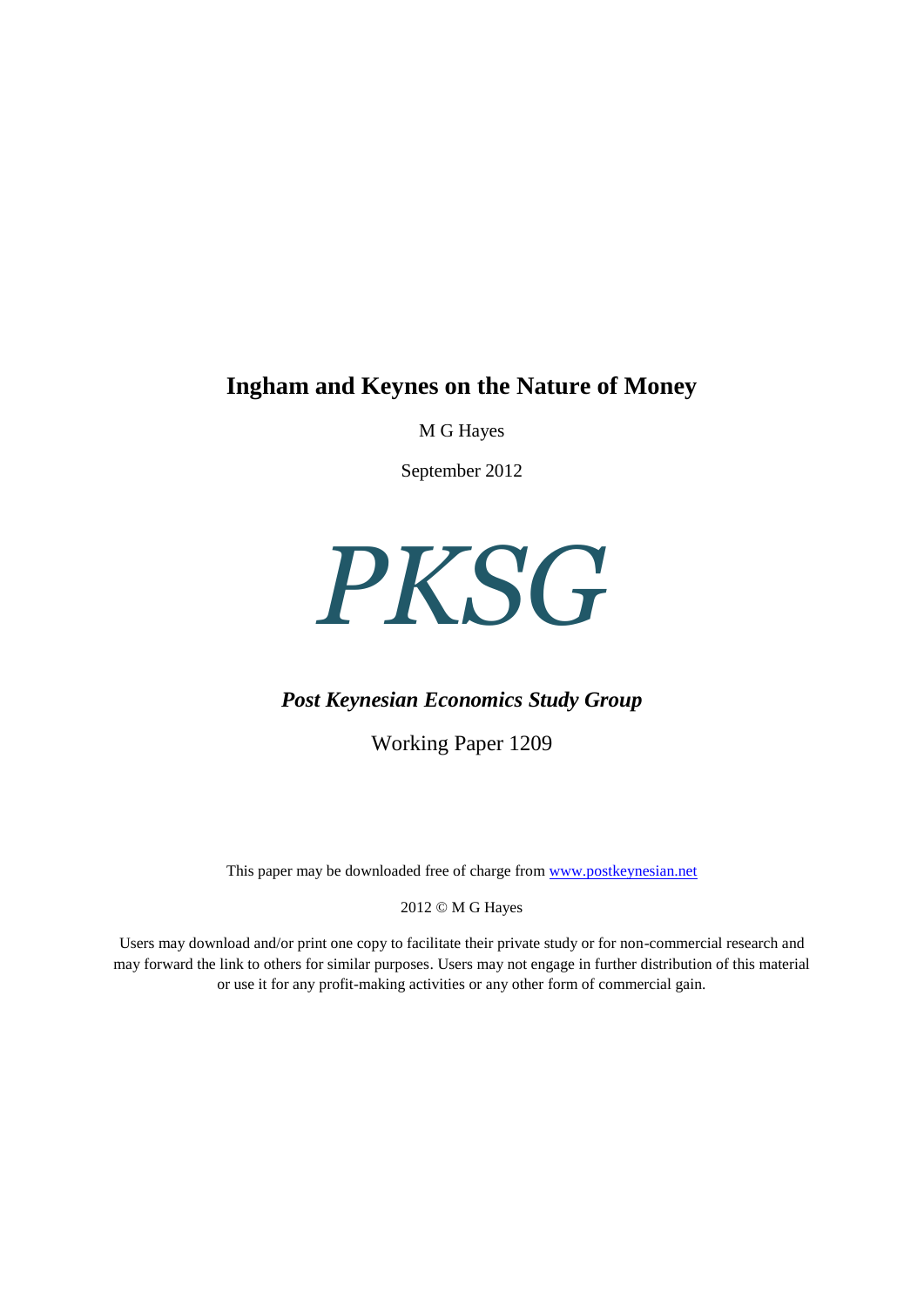# **Ingham and Keynes on the Nature of Money**

**Abstract**: This paper compares and contrasts the thinking of Keynes and Geoffrey Ingham, focussing mainly on *The General Theory* and Ingham's *The Nature of Money* (2004). Two points in particular are addressed: first, the relevance of Ingham's insistence (following Keynes, among others) on the primacy of money of account to an understanding of Keynes's own insistence that income is intrinsically monetary and upon the importance of the wage unit as an analytical tool; and second, the subtle contrast between Keynes and Ingham in their understandings of the source of interest as a genuinely monetary and not a 'real' phenomenon. Where Keynes identifies uncertainty as the source of interest within a methodologically individualistic framework of analysis, Ingham offers a sociological case in terms of the struggle between the debtor and creditor interests that inevitably emerge as a result of the creation of bank money under capitalism. Taking both points together, Ingham's work not only underpins the crucial distinction between money and 'real' wages for the theory of employment but also develops Keynes's recognition of the potential opposition between the interests of finance and industry.

**Keywords**: nature of money – nature of income – theory of interest

**JEL classifications**: B22 B31 E01 E42 E43

M. G. Hayes, Robinson College, Cambridge CB3 9AN, United Kingdom. Email: [mgh37@cam.ac.uk](mailto:mgh37@cam.ac.uk)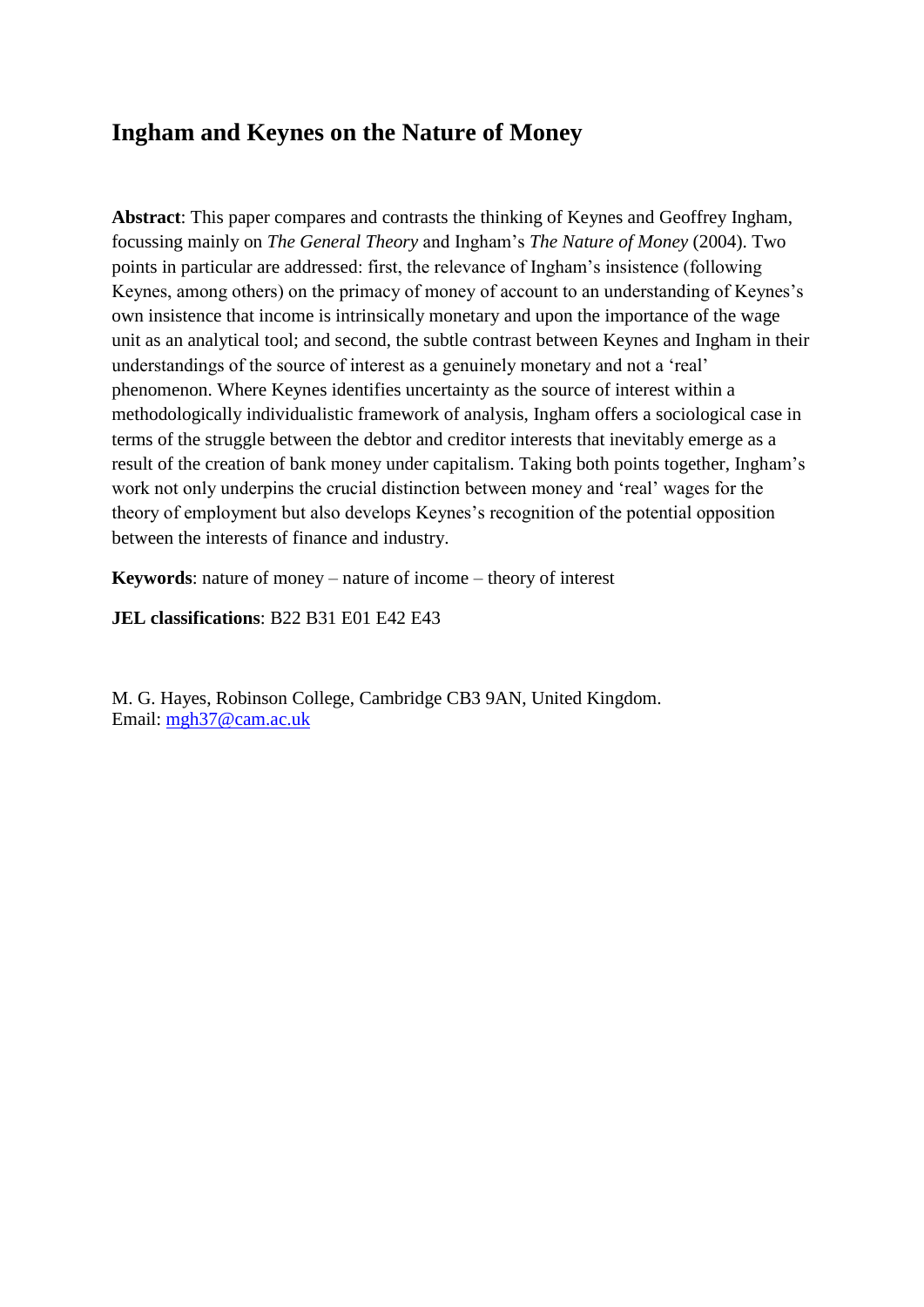## **Ingham and Keynes on the Nature of Money**

#### **M. G. Hayes**

#### **Introduction**

In 1933, Keynes wrote of the need for a monetary theory of production, that is a theory of production and value in a monetary economy (Keynes, 1933). He argued that the distinction between a barter and a monetary economy, traditionally made by economists, needed to be recast as one between a real-exchange economy (a fictional theoretical construct created by economists) and the monetary economy we actually observe. A real-exchange economy may use money as a means of exchange (the characteristic traditionally attributed to a monetary economy) but the role of money is neutral, a simple go between in a relation between things, more efficient than barter, which drops out on consolidation when we consider the economy as a whole. Rather Keynes sought a theoretical conception of the observable market economy which recognises, as anything but neutral, the essential role of money in its operation.

While modern mainstream economics has continued to construct ever more mathematically sophisticated real-exchange models, Geoffrey Ingham has remained consistently faithful to Keynes's call for a genuine monetary theory. The originality of Ingham's work partly derives from his mastery of the two disciplines of economics and sociology and his insistence on reuniting these twins separated by the shipwreck of the *Methodenstreit* of the German Historical School. In an exemplar of interdisciplinary work, he has not only preserved Keynes's key insights but strengthened the foundations of the theory of interest in the historical, cultural and institutional roots at which Keynes no more than hinted.

This chapter will compare and contrast the thinking of Keynes and Ingham, focussing mainly on *The General Theory* (Keynes, 1936, *G.T.* in page references) and Ingham's *The Nature of*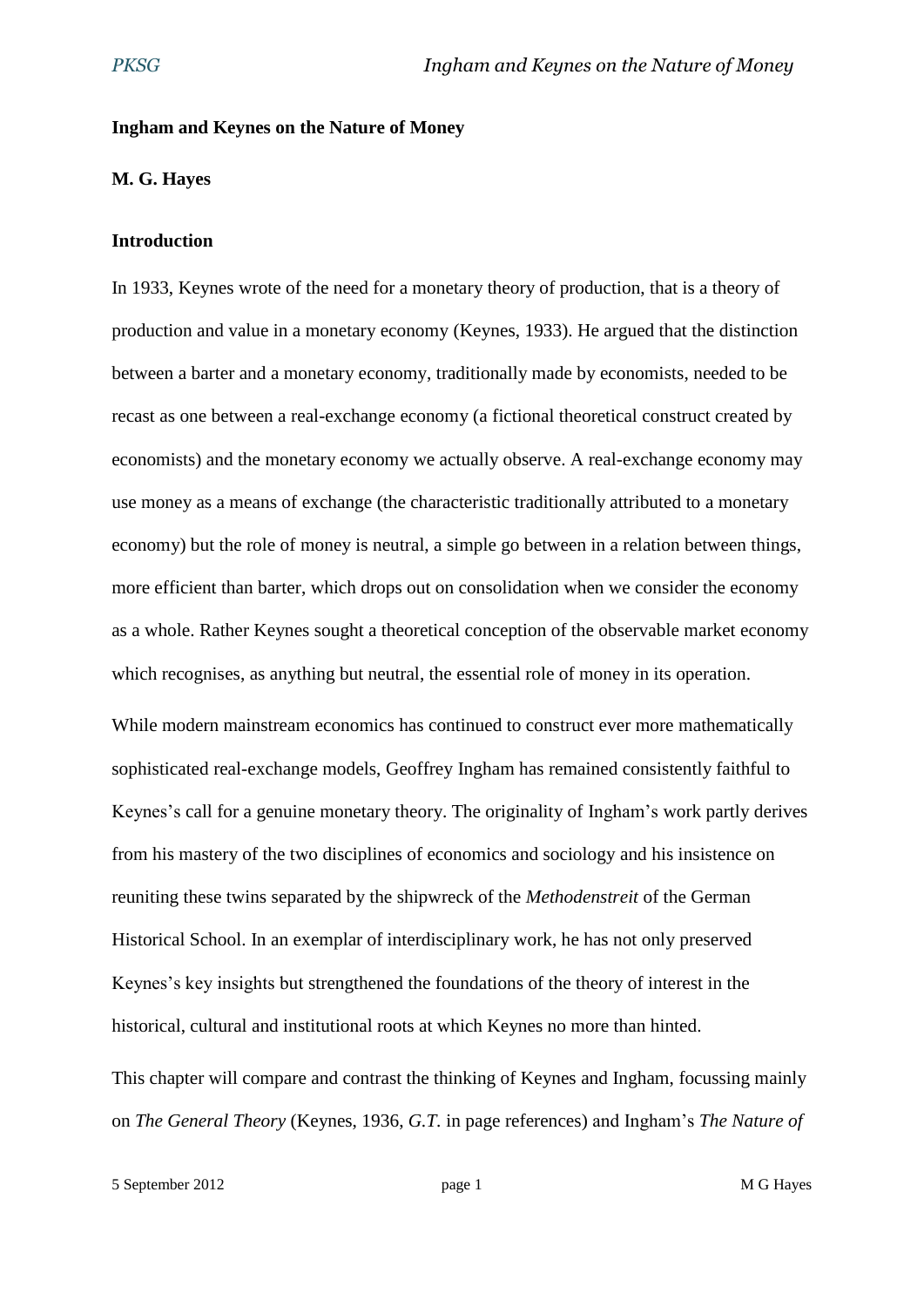*Money* (2004). The limits of the author's knowledge and ability, being a scholar of Keynes (and *The General Theory* in particular) rather than of Ingham, make this more of a reflection on *The General Theory* from the perspective of Ingham's work than the reverse. Two points in particular will be addressed: first, the relevance of Ingham's insistence (following Keynes, among others) on the primacy of money of account to an understanding of Keynes's own insistence that income is intrinsically monetary and upon the importance of the wage unit as an analytical tool; and second, the subtle contrast between Keynes and Ingham in their understandings of the source of interest as a genuinely monetary and not a 'real' phenomenon. Where Keynes identifies uncertainty as the source of interest within a methodologically individualistic framework of analysis, Ingham offers a sociological case in terms of the struggle between the debtor and creditor interests that inevitably emerge as a result of the creation of bank money under capitalism. Taking both points together, Ingham's work not only underpins the crucial distinction between money and 'real' wages for the theory of employment but also develops Keynes's recognition of the potential opposition between the interests of finance and industry.

#### **On the nature of money and the monetary nature of income**

At the core of Ingham's conception of the nature of money is an understanding that money arises from a legally enforceable contractual relationship between a debtor and a creditor, whether the debtor is voluntary, as in the case of a bank loan, or involuntary, as in the case of taxation. The unit of account in which the contract is denominated is not arbitrary in the manner that mainstream economics suggests, that any standardisable good may act as counter or numeraire, e.g. burgers or chocolate bars. Furthermore the unit of account need not be the means of payment or exchange, as Ingham makes abundantly clear in his discussion of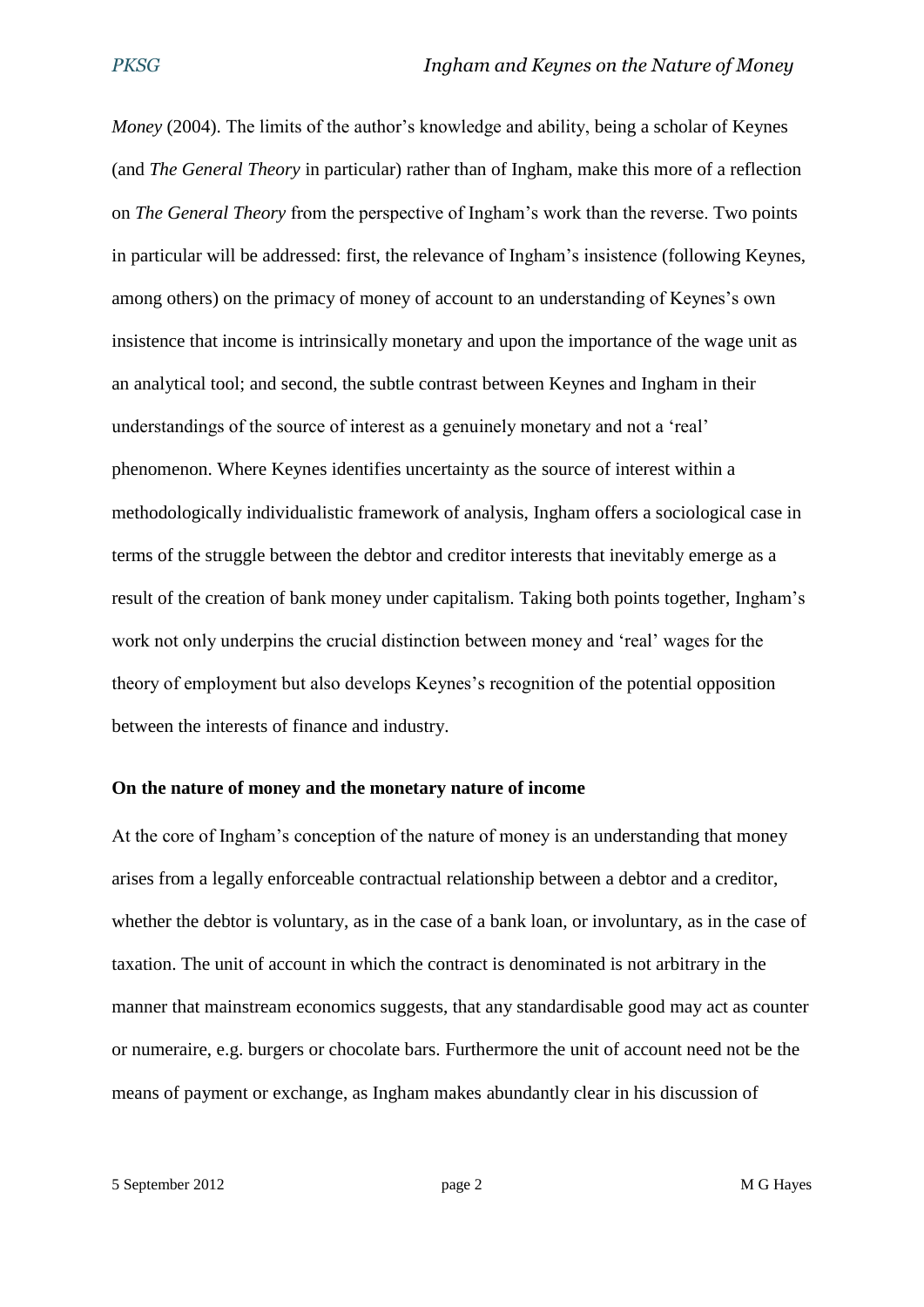medieval money. Ultimately the unit of account is defined in Chartalist terms, by relation to whatever thing the state will accept in payment of taxes, something which includes debts of the state itself contracted in that unit of account.

Ingham's understanding of the nature of money clearly owes a great deal to Keynes's thought in *A Treatise on Money* (Keynes, 1930). The first connection to be made with Keynes's later work, *The General Theory*, is that income, like money itself, is also a matter of contract for money value. This does not mean that income is a flow of money, even if that is how most of us as individuals experience it. On the contrary, it is vital that income be understood as the value of output. Yet a great deal hangs on what we mean by 'value' and 'output'. Despite Keynes devoting 38 pages (nearly 10% of *The General Theory*) to the problem of defining income and its relation to saving and investment (*G.T.* pp. 37–40, 52–85), Hansen states: 'The section on Income is of no great importance for an understanding of *The General Theory* and may quite well be omitted if the student so wishes.' (Hansen, 1953, p. 54). Then he, and nearly everyone else since, proceeds to write the symbol *Y* to denote *real* income, without realising that by doing so they undermine Keynes's central argument about the nature and source of involuntary unemployment in a competitive economy.

If output were truly homogeneous, so that it might properly be represented by a single number, the central argument of *The General Theory* would fail. Keynes's principal policy aim in this book was to discredit the prescription of aggregate wage cuts as a remedy for unemployment and his argument hinges on the distinction between money and real wages. If employers and workers bargain in real terms, e.g. over quantities of corn, there can be no denying that if workers are prepared to accept their marginal production of corn as their wage, they can all be profitably employed. Keynes's point is that employers and workers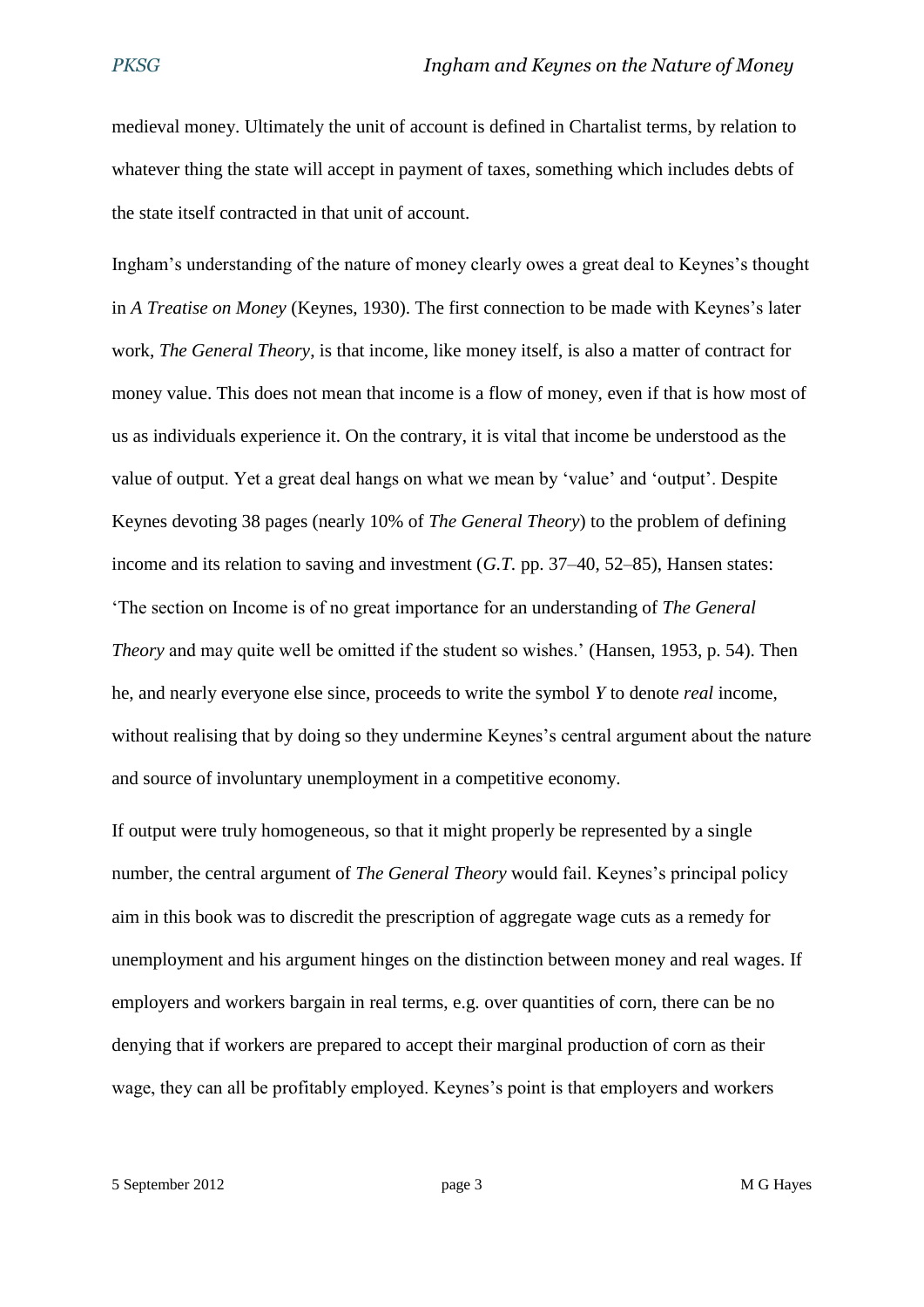bargain in money terms and that, even under perfect competition, the real wage is neither determined in, nor clears, the labour market. The labour contract is not a barter contract in which labour services exchange for goods. The payment of wages in money is essential and decidedly not neutral.

The backbone of *The General Theory* (to be found in its chapter 3) is the principle of effective demand, following which the level of aggregate employment is determined by the income expected by employers. This principle represents a conception of the competitive equilibrium of the economy as a whole, a system equilibrium, quite different from the general equilibrium of real-exchange economics. It is this different notion of equilibrium that permits the theory to explain the existence of involuntary unemployment. Yet Keynes's principle can be articulated only if a precise meaning can be given to income as a measurable quantity.

In chapter 4 of *The General Theory* Keynes explains why income cannot be measured in real, physical terms. His point can be illustrated as follows. A farmer starts with one tractor, a ton of diesel, and half a ton of seedcorn. She ends with one slightly older tractor, half a ton of diesel, seven tons of corn, and five tons of straw. What is her net output? No answer is possible without assigning prices to each type of good. Thus income is an intrinsically monetary concept in that it requires prices denominated in some unit of account. The measurement of money income is a matter of accounting and for the most part income is 'recognised' (in the technical sense) when goods are delivered in fulfilment of a contract for money value. The consumption of capital goods raises some difficult technical issues, which Keynes addresses through his concept of user cost, but these are not issues of principle. There are two reasons, one theoretical and the other practical, why we need to have some measure of 'real' income, even though it has no direct physical counterpart. Employment is a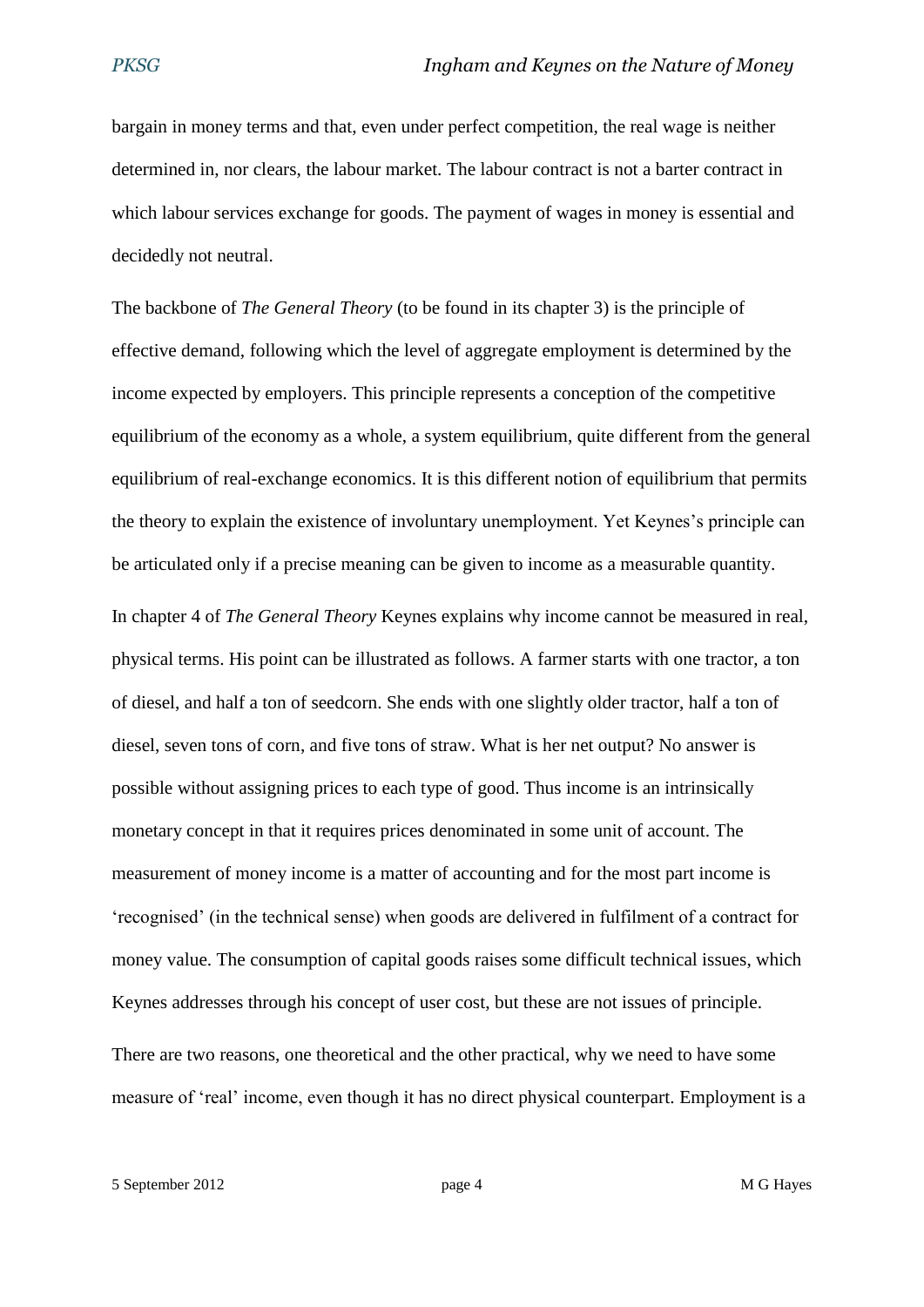sufficient proxy for output for the purpose of defining the principle of effective demand in chapter 3. Nevertheless, when Keynes turns to the detailed theory of aggregate demand (one side of *effective* demand, in conjunction with aggregate supply), he introduces the consumption function, which relates consumption to income and not employment, and the multiplier relationship between consumption and investment. Accordingly he needs a measure of income which is a close proxy for employment, a measure of real income ('in some sense', *G.T.* p. 91) which can also be related to consumption, saving and investment. His solution is to introduce the wage unit, the money wage of a unit of standard labour (e.g. the minimum wage per hour). Income expressed in wage units rather than units of currency remains money income but redenominated to take account of inflation in the money wage and therefore the general price level of consumption goods. More subtly, the measurement of the key variables of Keynes's theory in terms of wage units means that they are not directly affected by changes in the money wage. The effects of a policy of wage cuts can then be isolated and analysed through its influence on the independent variables of Keynes's theoretical system (as he sets out in his chapter 19).

The practical reason for a measure of 'real' income is the need for data in the conduct of economic policy. Perhaps the most well-known economic statistic is the rate of growth of the volume measure of Gross Domestic Product (GDP). Such a measure is calculated by adjusting money income, not by a single price such as the wage unit, but by an index, the average price of a basket of goods. An index is a useful statistic but it is not the basis for exact causal analysis and in this case encourages the mistake that output or real income can be represented by a single number. As Keynes puts it beautifully,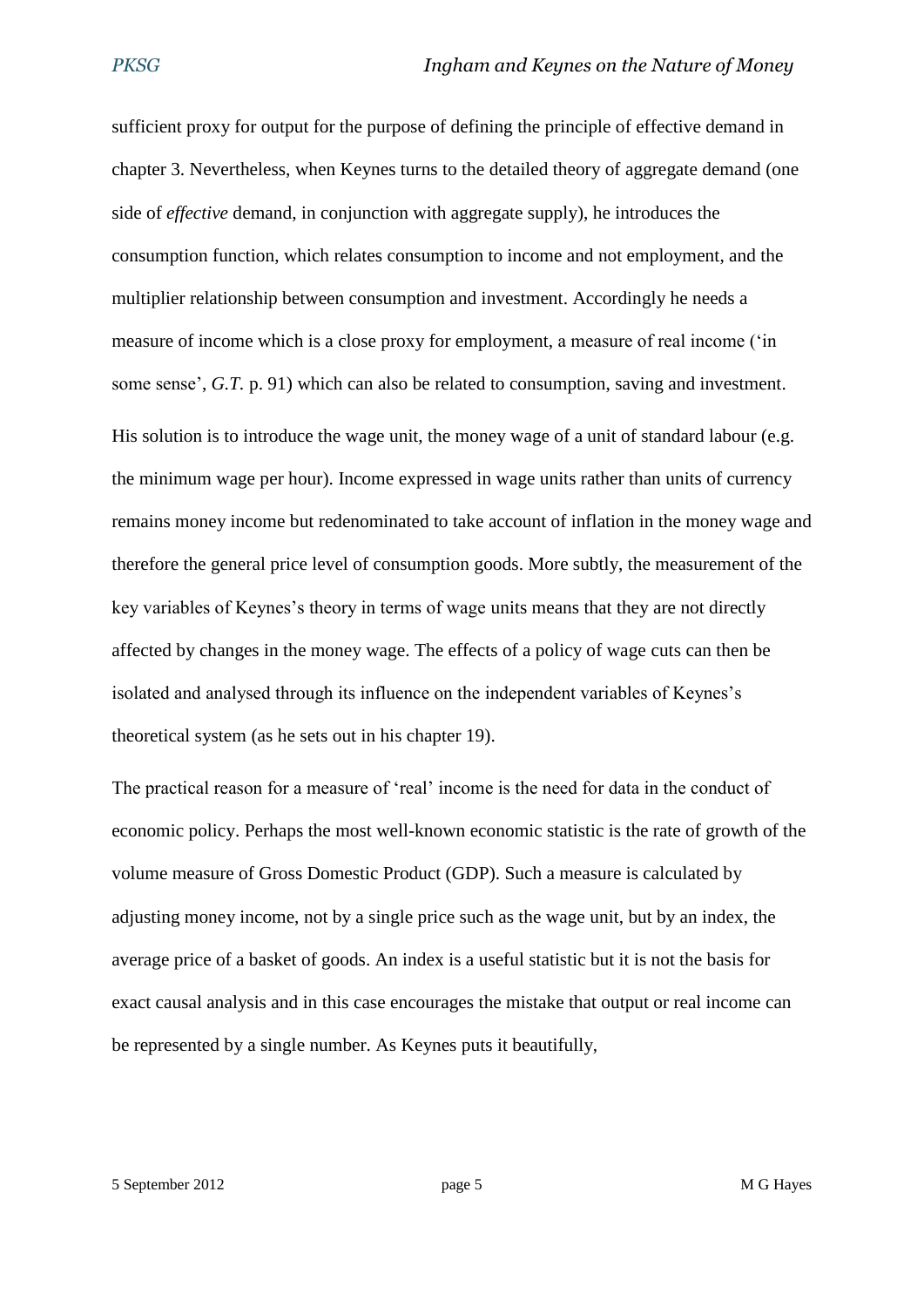To say that net output to-day is greater, but the price-level lower, than ten years ago or one year ago, is a proposition of a similar character to the statement that Queen Victoria was a better queen but not a happier woman than Queen Elizabeth — a proposition not without meaning and not without interest, but unsuitable as material for the differential calculus. Our precision will be a mock precision if we try to use such partly vague and non-quantitative concepts as the basis of a quantitative analysis. (*G.T.* p. 40)

Another aspect of the importance of the contractual nature of income is demonstrated by the investment-saving identity and the related 'loanable funds' fallacy. Despite Keynes having devoted so much effort to defining income and its consequence in terms of the equality of the values of aggregate investment and saving, many economists persist in the view that an imbalance of some kind between saving and investment can affect the rate of interest. This is a further example of real-exchange economic thinking that breaks down when applied to the observable monetary economy.

The idea that interest is the price that clears the market for loanable funds can only make sense in a non-monetary, corn model with a single form of homogeneous output that can be consumed, stored (saved) or planted (invested). Corn can also be borrowed at interest, an exchange of future corn for present. After harvest there is a certain quantity of corn in the granaries. Farmers demand corn for investment in planting seed including wages for the next season. The corn wage is determined in the labour market so that all available workers are employed if they are willing to accept their marginal product. The distribution of the existing stock of corn need not correspond to the farmers' investment requirements so that there is a demand for loans of corn. Similarly some people may wish to consume in excess of their current stock and wages and some may wish to save. The supply of corn for lending is thus given by the stock in granaries in excess of the amount required for consumption out of wages (farmers themselves having the choice between investing and lending) and the demand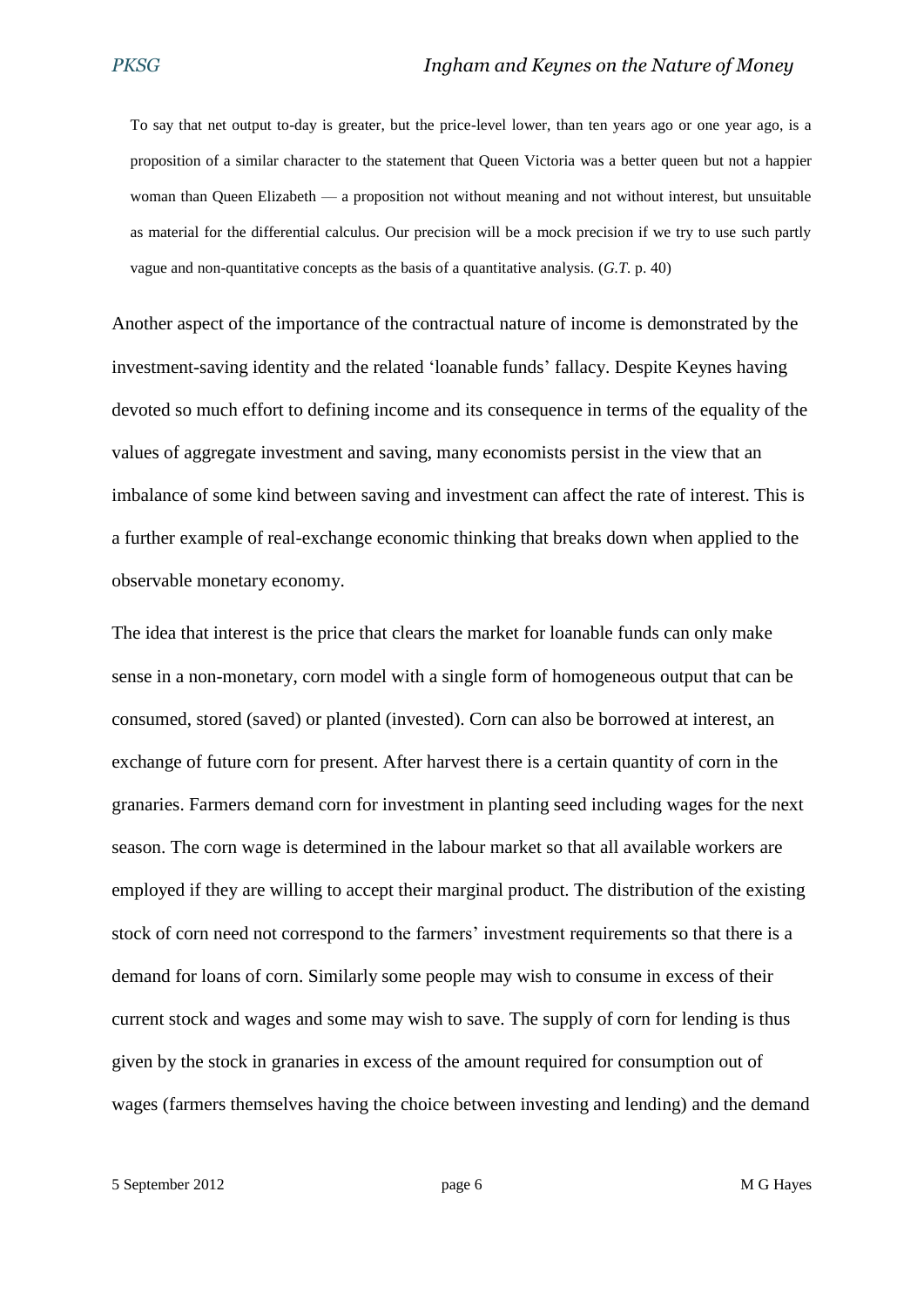for loans of corn is driven by farmers seeking to invest and people in general wishing to consume between now and the next harvest an amount in excess of their wages and current holding.

Assuming that the planting of seed corn faces diminishing returns, competition will drive the corn rate of interest to the level at which the investment demand equals the amount of the corn stock that people are willing not to consume but lend. Even if consumption decisions are insensitive to the interest rate, investment can adjust in line with the marginal productivity of capital (planted corn). Thus the interest rate is determined by the balance between productivity and thrift and an increase in thrift will reduce the interest rate. Note that there is nothing here to stop the corn interest rate becoming negative. Since corn is costly to store, through losses by disease, infestation or theft, the loanable funds market may clear at an interest rate below zero, such that farmers are paid by savers to invest so that savers may defer consumption.

The mistake in loanable funds theory is to think that nothing changes when output is heterogeneous, so that money can be treated as another commodity like corn. To treat the market economy as a corn economy is not an abstraction but a fiction, or at best a description only of very limited and particular historical circumstances of no relevance today. We have already noted that the payment of wages in money means that production and income are determined by effective demand and not by the availability of labour and other factors of production at a given real wage. Thus saving does not come into being (placed in the equivalent of granaries) and then seek an outlet in investment, as in the corn model; rather investment and saving are determined simultaneously.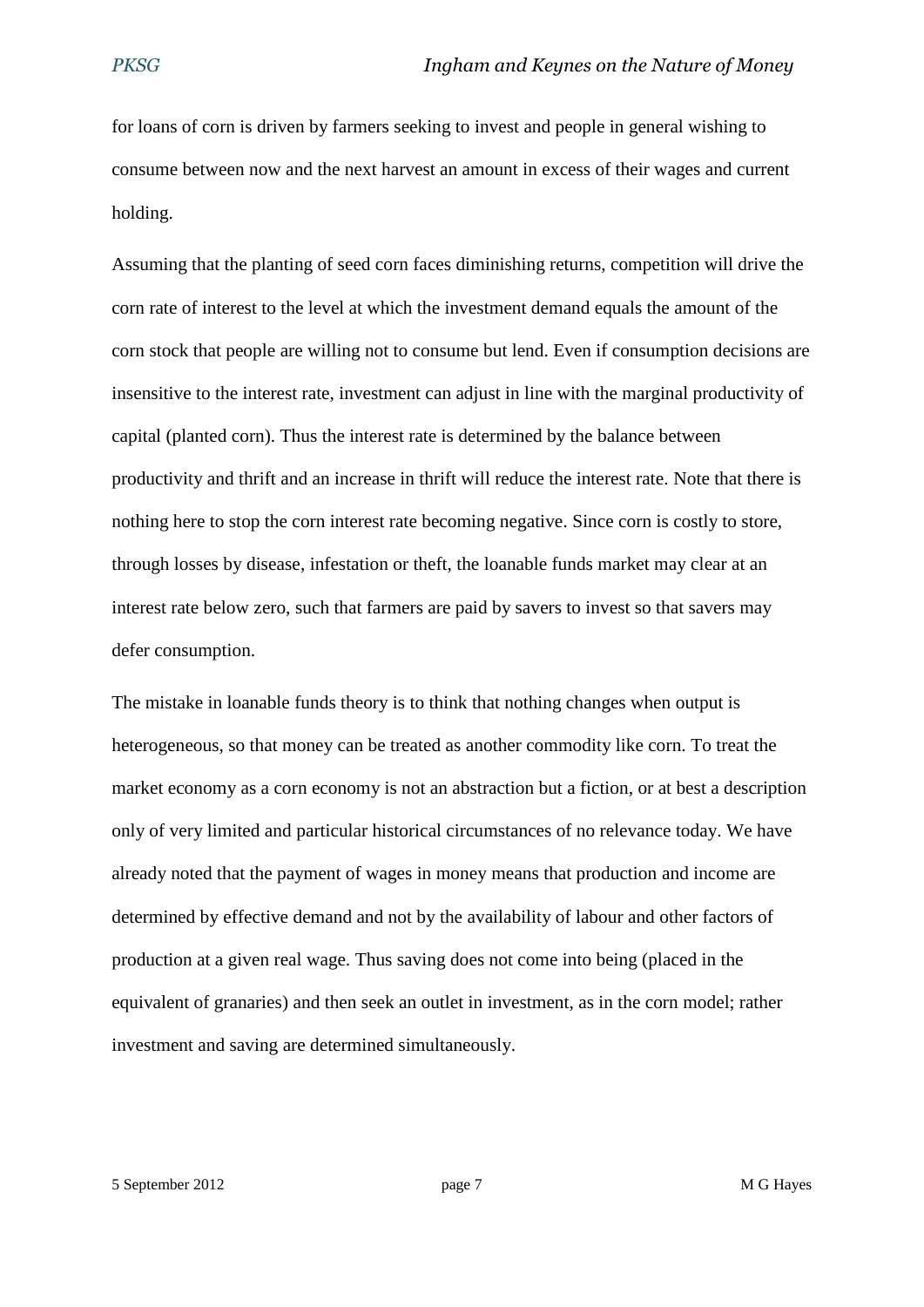An additional source of the confusion in economic thinking has been the near universal adoption of the concept of an income-expenditure rather than the investment-saving identity. Income and expenditure are equal only if the consumption of goods in production or the adding of goods to inventories are treated as a form of expenditure, even when no sale takes place. However, this redefinition of terms is not harmless. The notion of the incomeexpenditure identity leads people to draw diagrams of a circular flow with goods and services going one way and flows of *money* the other way. Income is thereby confused with money flows, and money with saving, opening the door to the idea that saving and money balances can be combined as loanable funds and tacitly reintroducing a corn theory of interest. Income arises from the fulfilment of an agreement to deliver newly produced goods or services for a price expressed in terms of the money of account, thereby creating a money debt. The debt may be discharged on delivery, after a period of credit or even before delivery (in effect, where a deposit is paid), yet either way the creation of income and saving is independent of the payment of money. All that is required is a contract price expressed in terms of the money of account and the debt can be discharged by any number of monetary media which bear a fixed relation to the money of account. Once the contracts have been made, there is no means by which a change in the terms on which money is available to settle debts can alter the balance between saving and investment. Those terms enter at a logically anterior stage, into the decisions to make contracts for the delivery of consumption and investment goods.

Investment does not require saving, but finance i.e. holdings or loans of money, the creation of which does not involve production. Indeed, as Ingham emphasises, the creation of money by the banking system is an intrinsic part of the dynamic of capitalism. There can be no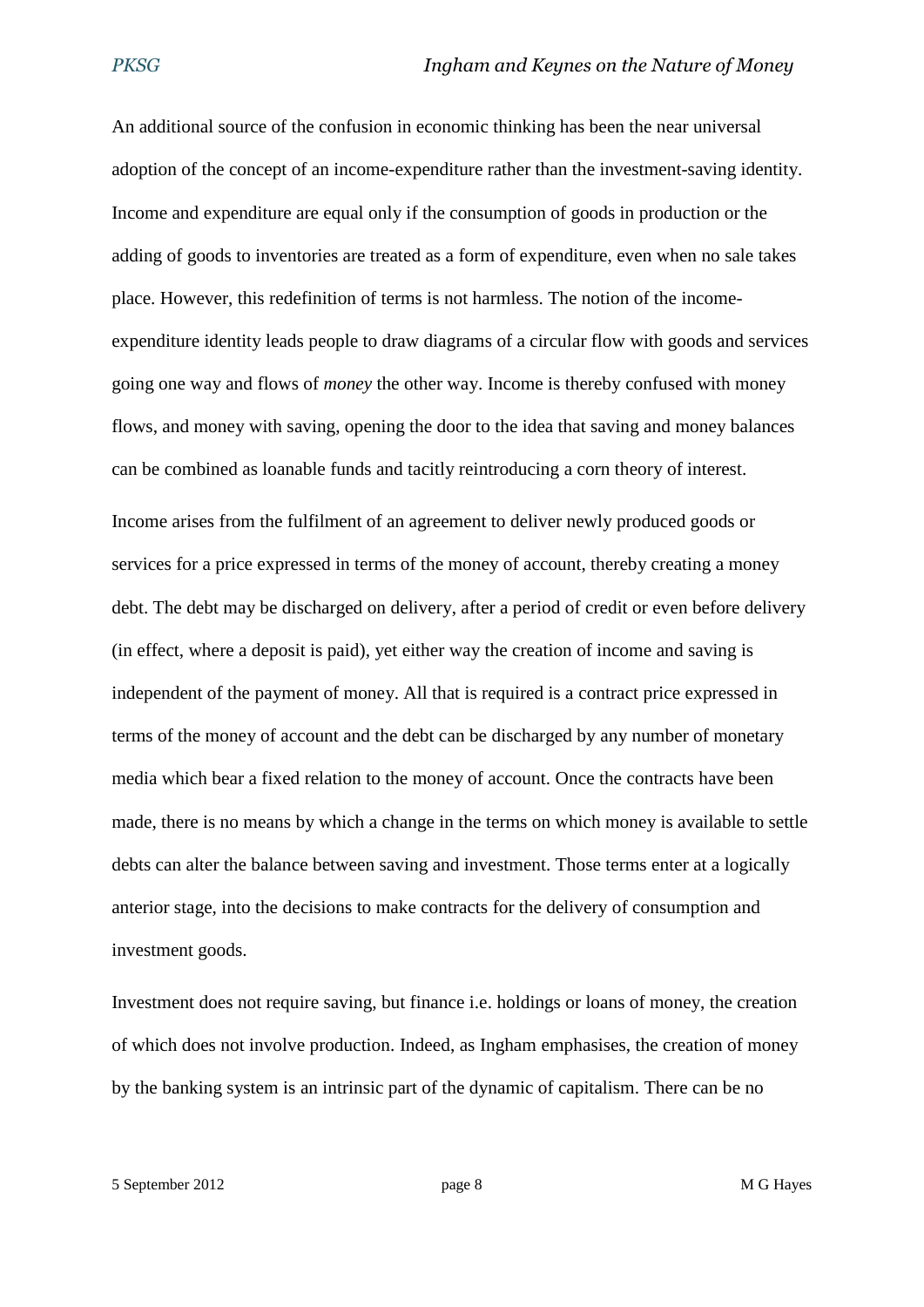disequilibrium between saving and investment (even in an open economy, given the appropriate definition of terms) and the source of money interest must be found elsewhere.

#### **Ingham and Keynes on the nature of money and interest**

At first glance Ingham has relatively little to say about the rate of interest and Keynes relatively little to say about the value of money, or general price level. Most of Keynes's analysis of the nature of money in *The General Theory* is contained in chapter 17, of which Hansen this time writes: 'not much would have been lost if it had never been written' (1953, p. 159)! Keynes here addresses the reasons for the dominance of the money rate of interest in the determination of investment, employing a method of analysis very neoclassical in flavour. Ingham's primary interest is in the conditions for the establishment and maintenance of a stable money, which is partly a matter of the maintenance of its purchasing power, and the level of interest rates becomes an indicator of the balance of power between the debtor and creditor interests. Yet the two approaches complement each other and Ingham sheds light on matters which Keynes touches upon but does not develop.

#### *Liquidity and abstract value*

Having escaped the shackles of loanable funds thinking, Keynes presents a theory of interest as the price of overcoming liquidity preference, the propensity to hoard money. The rejection of Keynes's theory and consequent persistence of loanable funds thinking in modern macroeconomics owes much to the difficulty of chapter 17 and of the meaning and significance of liquidity in Keynes's thought, about which even post-Keynesians do not agree. Kaldor (1939, p. 4, n 5) noted that by liquidity Keynes did not mean simply convertibility (i.e. ease of sale without loss). Keynes's only explicit definition is to be found in *A Treatise on Money*, where he defines (in passing) a liquid asset as 'more certainly

5 September 2012 page 9 M G Hayes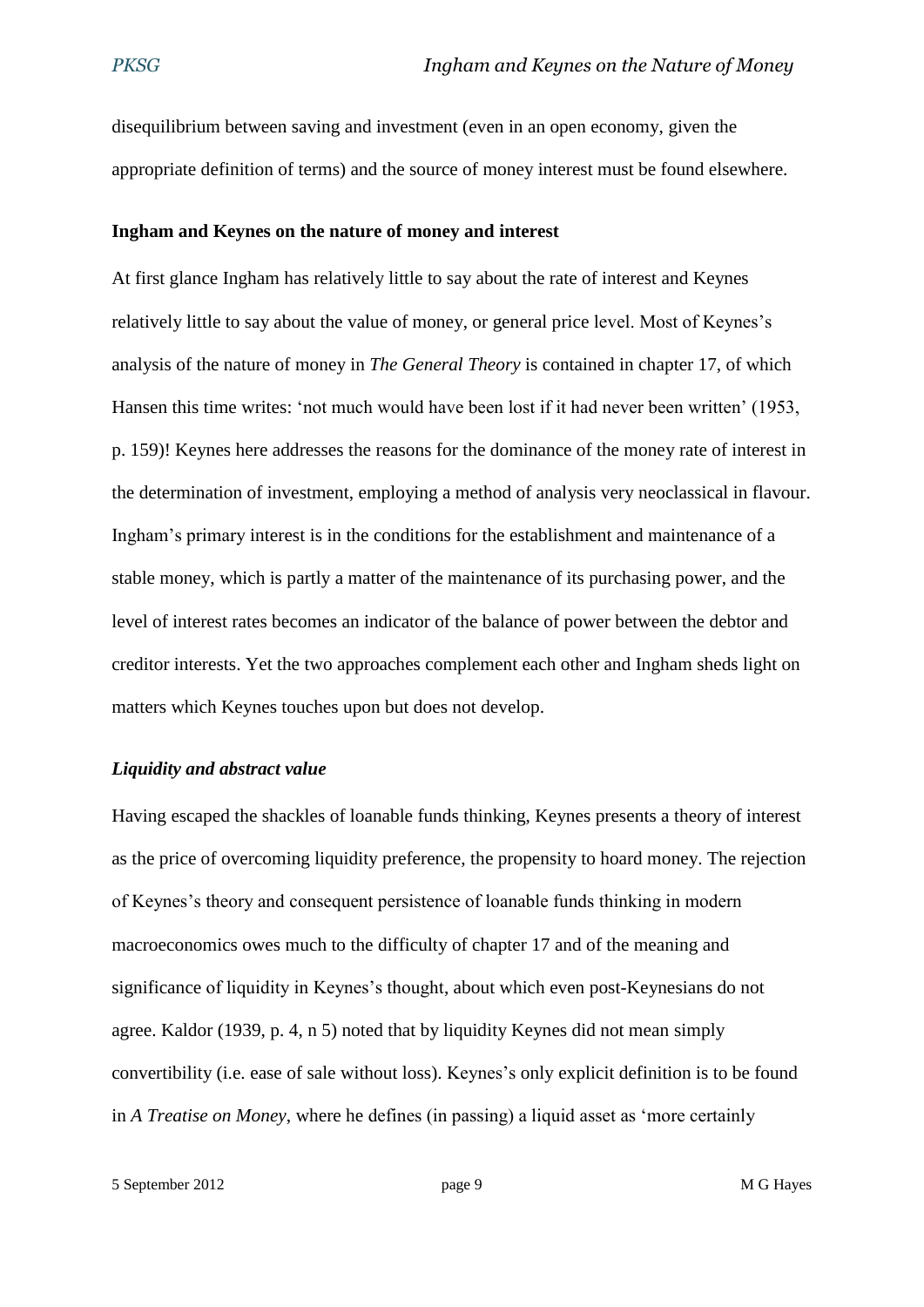realisable at short notice without loss' (1930, p. 59). By the time we reach chapter 17 of *The General Theory*, Keynes appears to place the emphasis on the words 'more certainly' in his *Treatise* definition, as the degree to which the value of an asset, measured in any given standard, is independent of changes in the state of expectation. The nature of liquidity and the rate of interest are for Keynes bound up with uncertainty about the unknowable future. Although such fundamental uncertainty plays no overt role in Ingham's work, he shares with Mirowski a central concern with 'the working fiction of a monetary invariant through time, so that debt contracts (the ultimate locus of value creation …) may be written in terms of the unit at different dates' (Mirowski, 1991, p. 580). The stability or predictability of value is the key attribute of money with which both Keynes and Ingham are concerned.

When Keynes refers to liquidity (other than in section V of chapter 17), he really does mean money, including short-term bank and state debts the value of which is not sensitive to changes in the rate of interest because of the short period to redemption (*G.T.* pp. 166–167). He regards the 'liquidity' (note the inverted commas) of financial securities as an illusion and something distinct from true liquidity (*G.T.* pp. 153, 155, 160). Listed equity securities offer high convertibility but low liquidity. This puts Keynes to some extent at odds with his followers Joan Robinson, Minsky and Davidson, all of whom envisage some degree of substitutability between money and securities in terms of liquidity. Keynes even suggests that in some historical environments (not specified, but presumably those in which Ingham notes the absence of the conditions for a stable money, such as medieval Europe), land has been the dominant liquid asset, despite its obvious lack of easy convertibility (*G.T.* p. 241).

In section V of chapter 17, Keynes considers what liquidity might mean in a non-monetary economy. He defines such an economy not in terms of the absence of a money of account but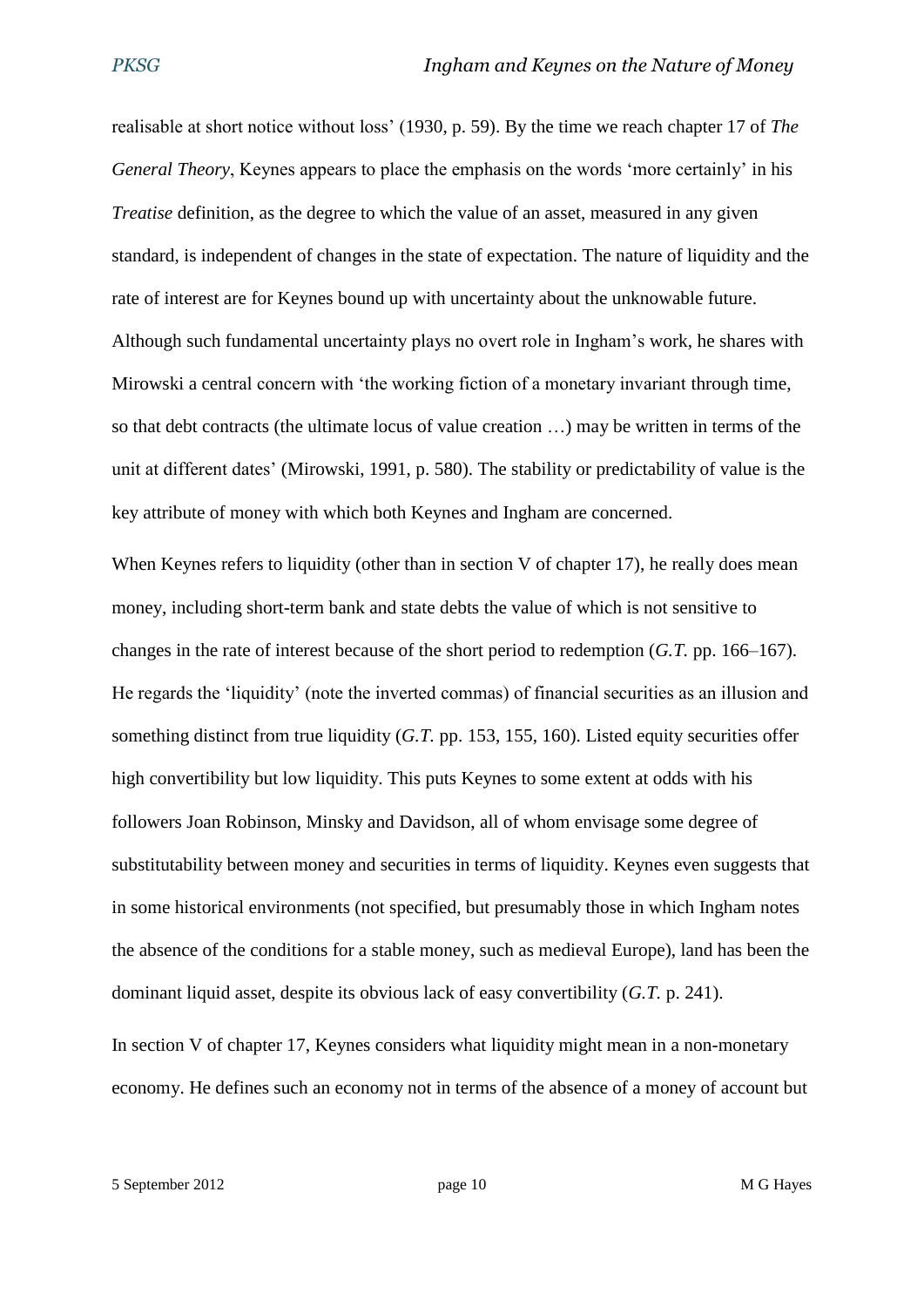in terms of the absence of an 'asset for which the liquidity premium is always in excess of the carrying costs' (*G.T.* p. 239). It is clearly impossible for him to envisage an economy without some form of money of account; even during the Weimar hyperinflation, people continued to use the Reichsmark as currency, even if by the barrow-load. Nevertheless medieval Europe provides examples of societies without banks or bonds and with a shortage of coinage, i.e. with insufficient monetary media in which to store money value, and the German hyperinflation is a case where money had lost its liquidity premium and acquired significant carrying costs. This leads to what appears to be a general definition of liquidity as follows:

In [a non-monetary] economy capital equipments will differ from one another (a) in the variety of the consumables in the production of which they are capable of assisting, (b) in the stability of value of their output (in the sense in which the value of bread is more stable through time than the value of fashionable novelties), and (c) in the rapidity with which the wealth embodied in them can become 'liquid', in the sense of producing output, the proceeds of which can be re-embodied if desired in quite a different form. (*G.T.* p. 240)

Liquidity is firstly a function of the degree to which a capital asset can be used in the production of different consumables, so that a change in the expectation of its yield based on production in one line can be met by switching to another line. The prospective yield on the second line is lower than originally expected from the first, but higher than now expected from the first after the change in the state of expectation, reducing the impact of the change on the value of the asset. Keynes then refers to the importance of the stability of the value of the consumables produced. Stability in this context means independence from changes in the state of long-term expectation (*e.g.* he does not consider bread to be a fashion item). The third element of his definition is the 'turnover period', the period over which the asset can be converted through production into consumable output. The shorter the period, the less likely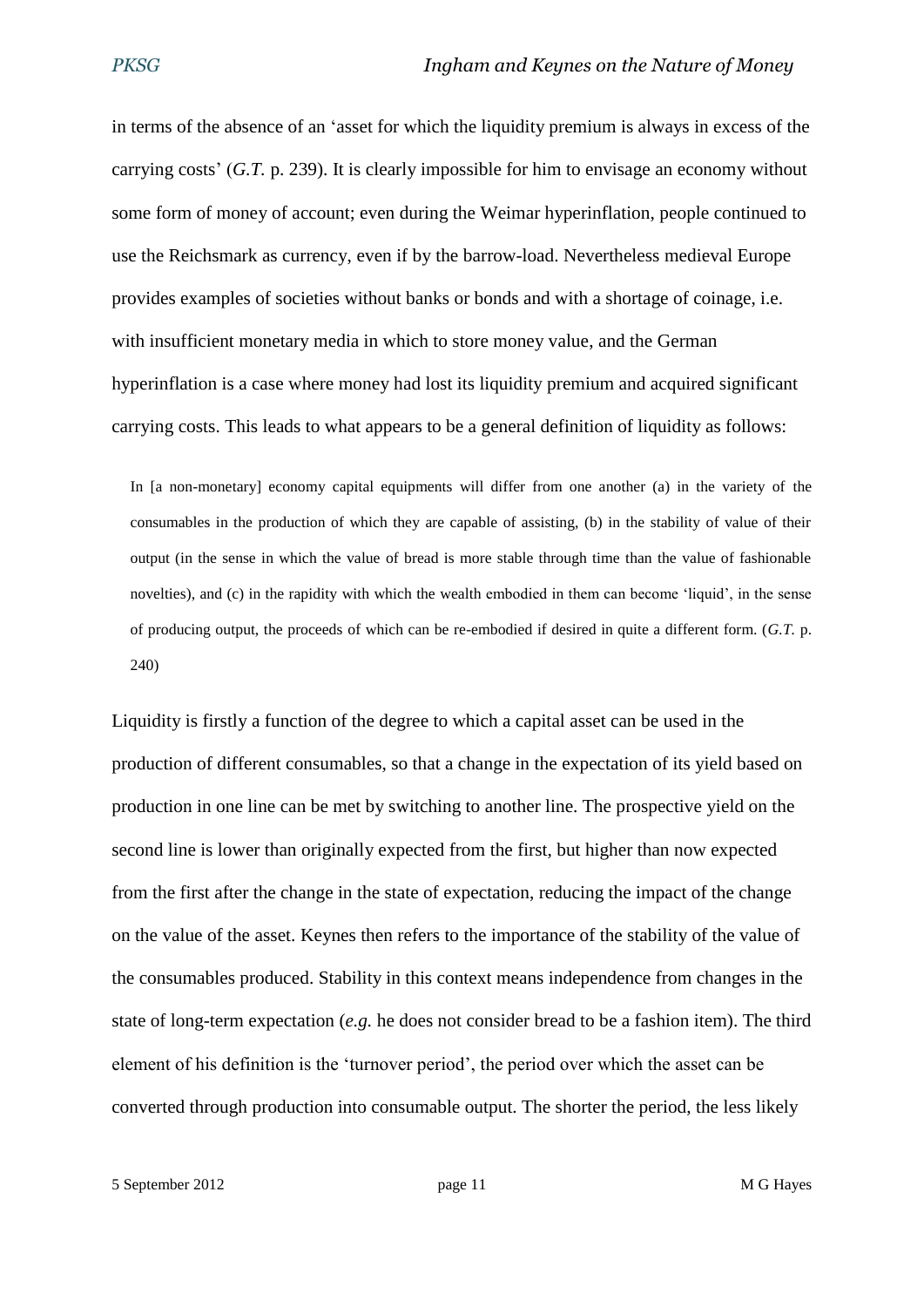is it that a change in the state of expectation will arise during the life of the asset. Clearly Keynes is here thinking in aggregate terms: although an individual investor can always exchange an asset for money, its convertibility for the community as a whole depends on its conversion into consumption goods through production and not just exchange.

The case of a non-monetary economy illustrates that liquidity means lasting, immediate command over an indefinite basket of consumption goods and services, which is as close as an economist can get to the concept of abstract value. As for the curious example of liquid land, we can note that in an agricultural economy land is the primary capital asset and source of output, both directly and through feeding and equipping the artisans and servants who produce the consumption goods and amenities enjoyed by the wealthy. Thus the ownership of land represents a secure autarkic claim on a stream of consumption, the value of which is determined by technical and natural relationships that are robust in the face of a weak state and undeveloped monetary system. Land represents the ultimate safe asset in such a society. Nevertheless the purpose of this mainly hypothetical discussion of the non-monetary economy is to articulate the meaning of the liquidity provided, in modern society, by money.

#### *Liquidity preference and the conventional rate of interest*

Keynes's theory of interest is driven by the interaction between uncertainty about the future rates of interest on long-term bonds and the precautionary and speculative demands for money, what are often called 'idle balances' because they are not based on the requirements of the production and distribution of output. Keynes's formal representation of this (in terms of the schedule of liquidity preference) is a short-term explanation which hinges on the relationship at any time between the market rate of interest and what the market thinks is a 'safe' rate of interest, i.e. the rate which is likely to prevail in the long term. Keynes is

5 September 2012 page 12 M G Hayes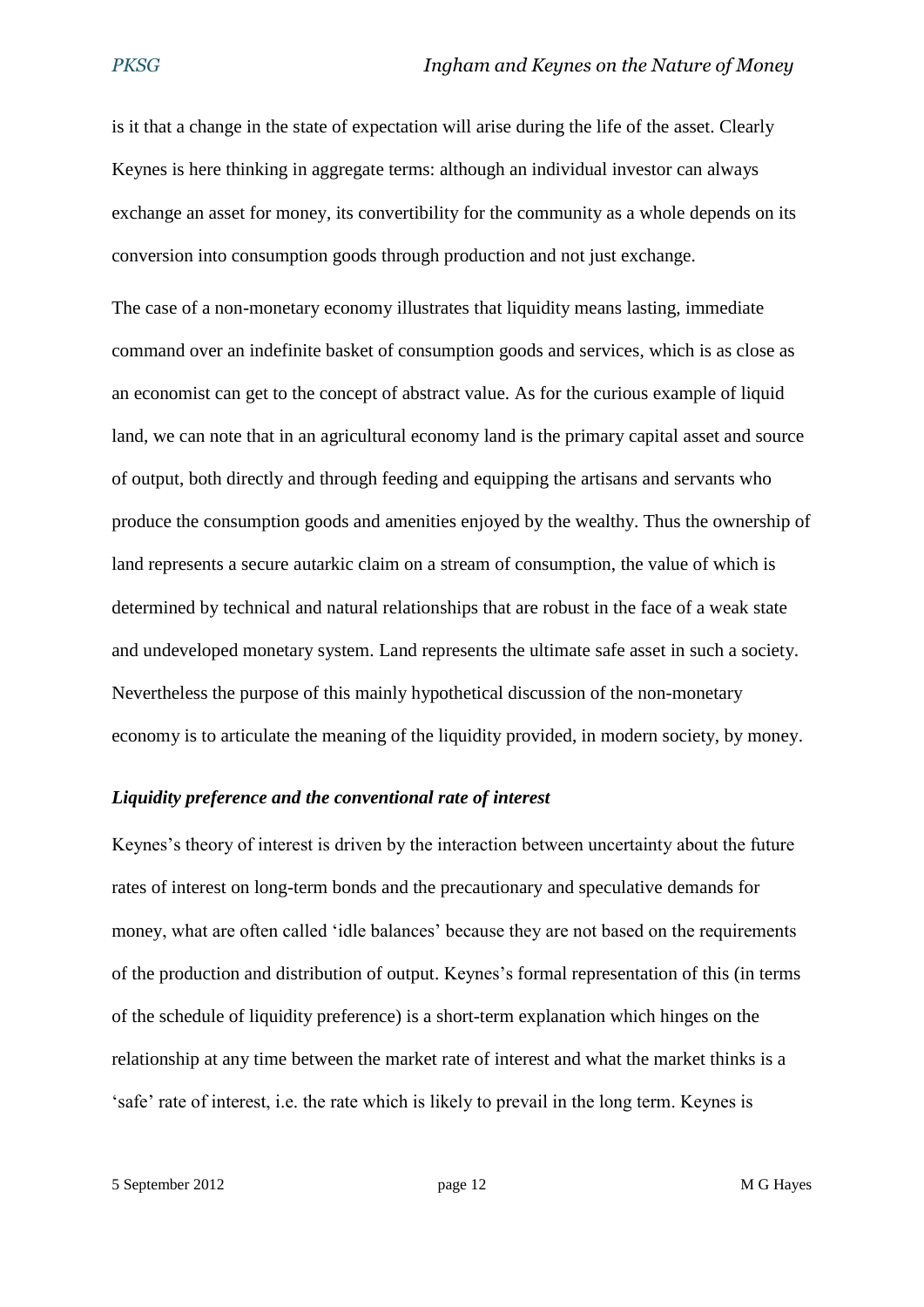explicit (*G.T.* pp. 201–204) that the safe rate of interest is a convention, such that the rate can be managed down by an astute central bank or it can rise sharply in the event of a sudden loss of confidence. This led to the criticism by Hicks (1939) that the rate of interest is left hanging by its own bootstraps. What this really represents is the limits of purely economic theory based on methodological individualism, which hankers after a 'natural' rate of interest grounded in the Classical balance between productivity and thrift. The question of what determines the rate of interest in the long term cannot be answered without the help of sociology.

In Ingham's theory, the rate of interest is an outcome of the balance of forces between debtor and creditor interests, where this balance is not a unique mechanical equilibrium but rather the uneasy, indeterminate position of the marker in a Weberian tug-o'-war. This struggle cannot be understood without reference to the forces determining the supply of money, about which Keynes says little in *The General Theory*, in contrast to the extensive treatment of *A Treatise on Money*. Since money is intrinsically a matter of debt, it is unsurprising that its quantity should reflect the forces governing the creation of new debtor-creditor relations. In Keynes's short-term liquidity preference theory of interest, the action is all on the demand side and supply is taken as given by the state of banking policy, a compound of the terms on which the central bank will make reserves available and of the reserve requirements and lending policies of the banking system. The exogeneity of the money supply in *The General Theory* means only that the money supply is determined by the decisions of the monetary sector and not by those of the productive sector, even if the monetary sector may choose to accommodate an increased demand for credit by an increase in the money supply. Even if at times this accommodation may be fairly automatic, as some post-Keynesian economists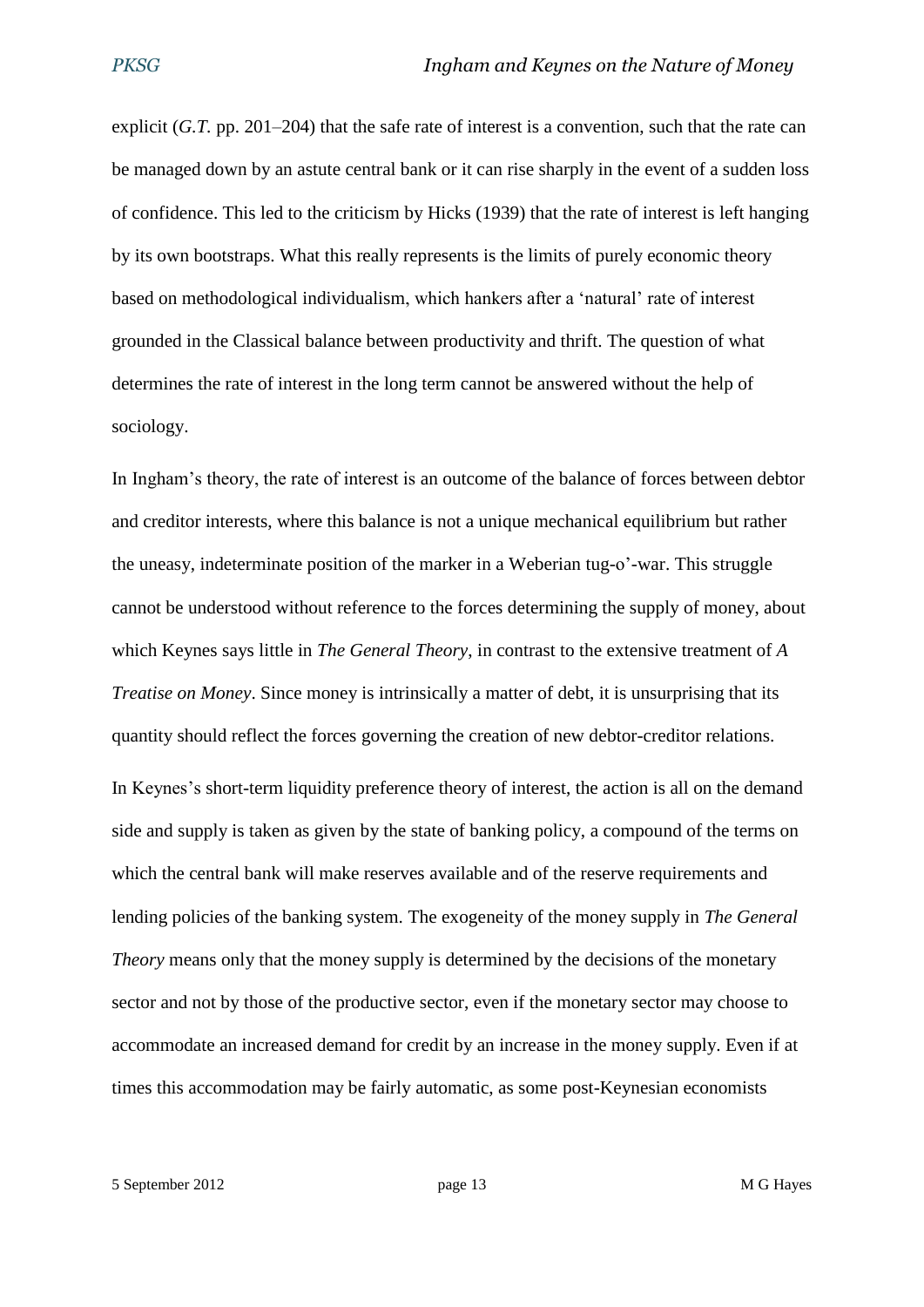maintain, it is a mistake to regard the monetary sector as simply the passive partner of the productive sector. Keynes recognises, even if in this context he makes little reference to, the active role of banking in the emergence and continuous renewal of capitalism.

In section VII of chapter 21 of *The General Theory*, Keynes briefly addresses the issues considered in more depth by Ingham. Following a formal exposition of the short-term channels by which the quantity of money influences the price level in the light of the principle of effective demand, he discusses whether a simpler relationship (along the lines of the traditional quantity theory) might exist in the long term. Prefacing his remarks with the statement that 'this is a question for historical generalisation rather than pure theory' (*G.T.* p. 306), he suggests that a rough relationship between money and prices arises from two opposing tendencies of a sociological character. On the one hand, there may be a limit on how much money people will hold idle, provided that the rate of interest exceeds a certain figure, where both the limit and the minimum rate of interest are grounded in psychology. If the supply of money and the rate of interest exceed these figures, the rate of interest will fall and the price level will eventually tend to rise, although discontinuously and not in accordance with any mathematical function. On the other hand, if there is a persistent shortage of money, society will tend to respond by devising new ways of creating money, since the alternative of cutting wages and the price level has unpalatable consequences in terms of labour unrest and bankruptcy by debt deflation.

Keynes argues that the  $19<sup>th</sup>$  century represented on average a socially tolerable combination of investment opportunities, interest rates, price level and employment. He describes a balance of forces between employers and workers over money wages and between debtor and creditor interests ('flexibility and conservatism') over financial innovation. The loss of this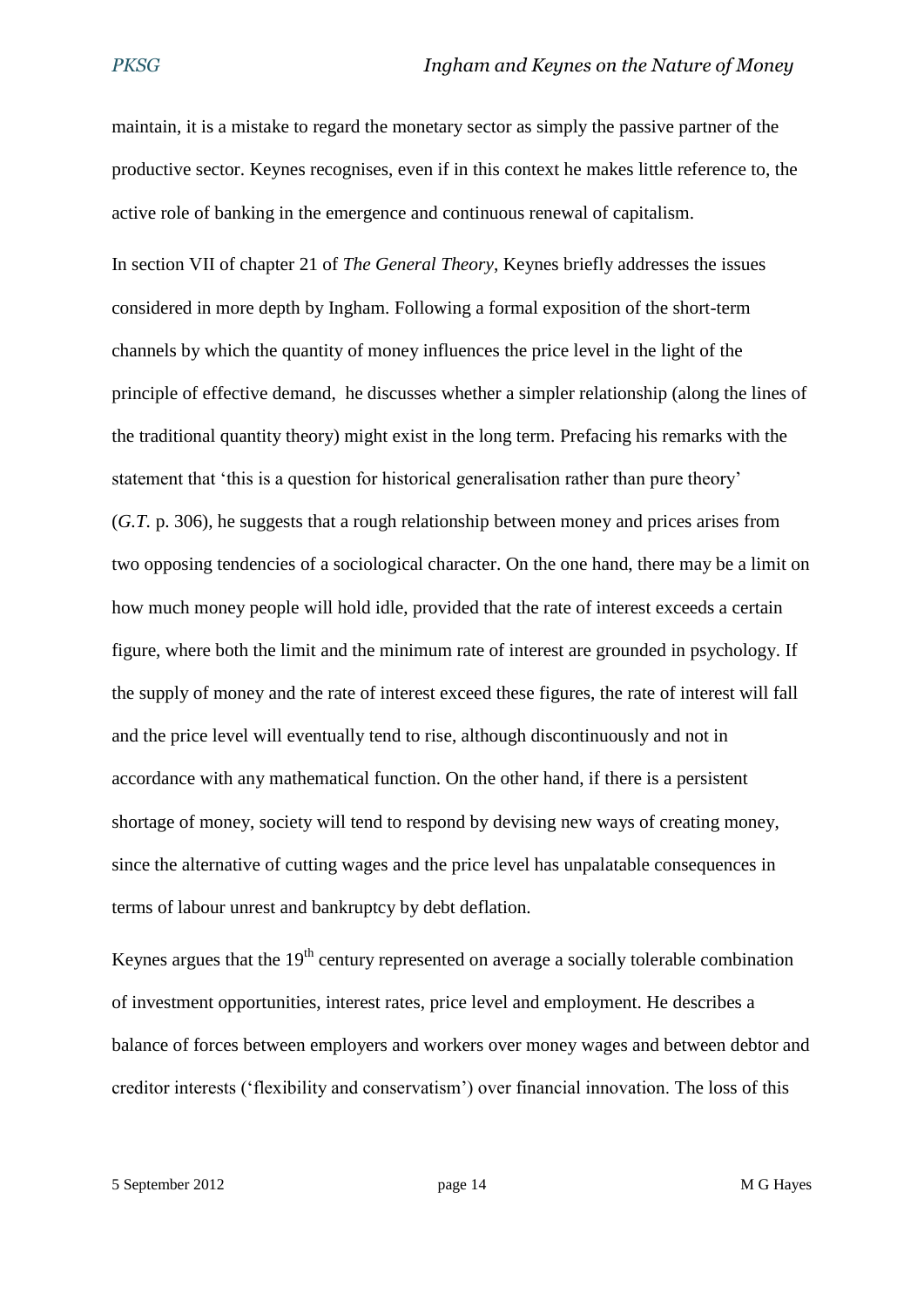balance after the first world war resulted in unacceptable levels of unemployment and pressure for major political changes, which indeed came to pass in the aftermath of a second war. Western governments then took responsibility for full employment and (to varying degrees) for social welfare in the settlement leading to what is seen, in retrospect, as a Golden Age of economic growth from 1950–1973.

Ingham (2004) elaborates and extends Keynes's sketch with a detailed historical analysis ranging from ancient Babylon to the Maastricht treaty. He argues that the inter-war period during which Keynes wrote saw a discrediting of free markets such that at Bretton Woods the bankers were not even invited. The new system was designed to promote production, employment and trade and to reduce money to the basic functions of medium of exchange and payment that the textbooks allow, preventing speculation in currencies and sovereign bonds through the regime of fixed exchange rates and capital controls. For a while, countries were free to set interest rates in line with the needs of domestic full employment policy, yet the stability and prosperity of the Golden Age, based on an uneasy compromise between industry, finance and labour brokered by a strong state, contained the seeds of its own destruction.

In Ingham's narrative, the power of bankers grew with the successful expansion of industry and their own efforts to create and exploit loopholes in the capital control regime, fuelled by the growth of Eurodollar balances supplied by the US trade deficit. In the UK, the policy of industrial merger and rationalisation, aimed at technical innovation and industrial competitiveness, backfired as both industry and labour acquired monopoly power over price and wage setting, beyond the control of state incomes policies. The 1970s saw the breakdown of Bretton Woods and the transition to a new consensus of which a central plank was 'sound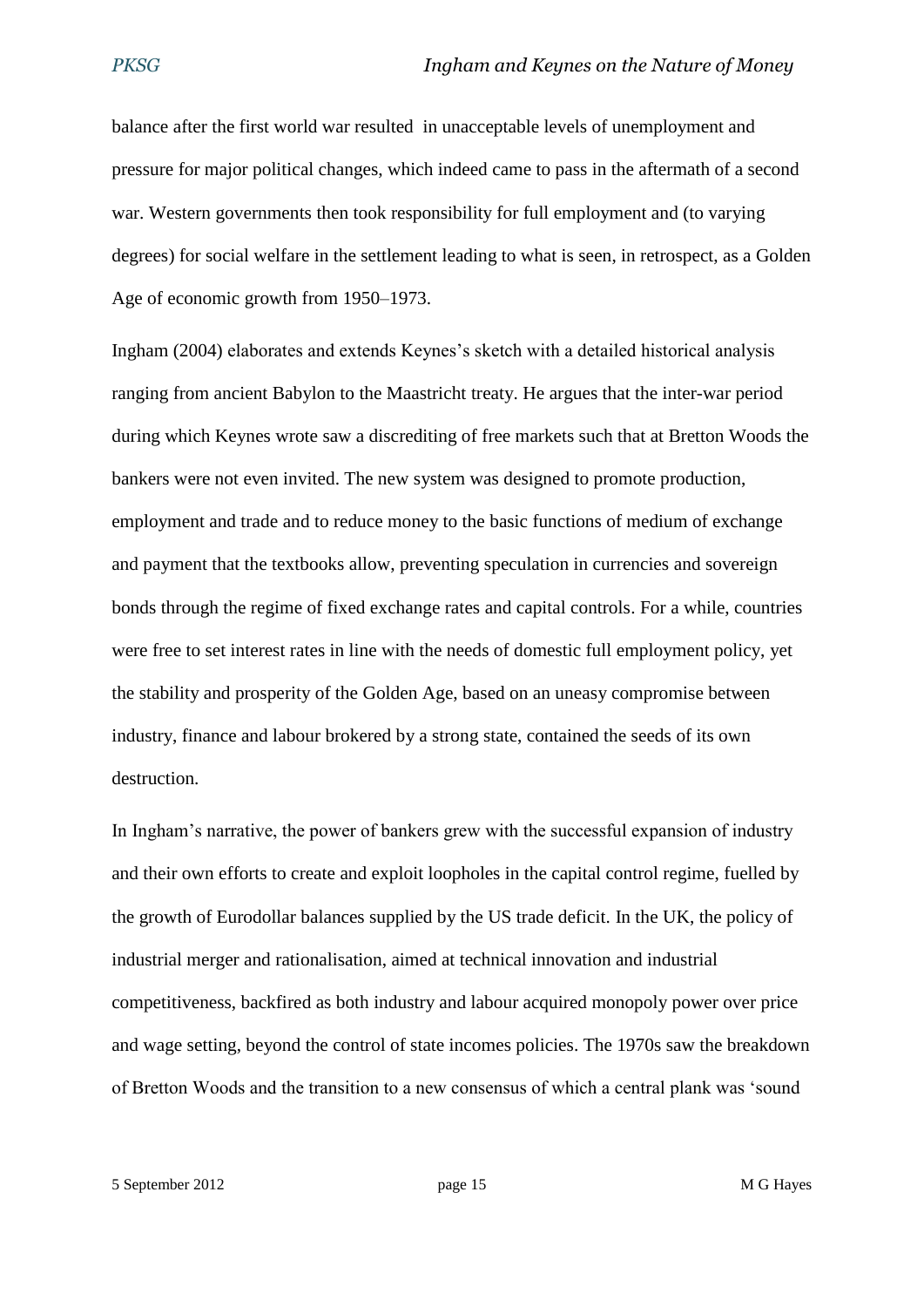money' within a framework of competitive markets, with the control of inflation rather than full employment restored as the main priority of the state, and financial capital unfettered. Sound money largely means 'dear money and easy credit' (Tily, 2007). Inflation was to be controlled initially by monetarism, involving savage hikes in interest rates and severe recession in output. Monetarism with its black box appeal to the quantity theory was gradually replaced by the more intellectually respectable inflation targeting and its central concept of the natural rate of unemployment. This means in practice that whatever level of output and unemployment is consistent with a stable rate of inflation must be considered natural. Meanwhile financial services flourished in the absence of capital controls, providing credit for almost anything other than productive industrial investment, which remains financed almost entirely by industrial cashflow. The primacy of the rentier interest was reestablished and consolidated by the doctrine and practice of independent central banking, reaching its apogee in the creation of the European Central Bank (ECB).

Ingham's 2004 discussion of the Euro project is almost prophetic. He notes the uniqueness of the monetary union in combining a common currency with independent national budgets. The effect, if not the intention, he argued then, had been to transfer power to the financial markets. The ECB's sole concern with price stability, combined with the Stability and Growth Pact, meant that member states had to pre-finance their spending like any private corporation. The meaning of a budget deficit had changed: a deficit was no longer possible without a credit line from the markets. Events since 2010 have proven the accuracy of this analysis. Interest rates are a matter of the balance of bargaining power between state and creditor and of conventional notions of creditworthiness in which ratings agencies have played an ignoble part. As for the future, Ingham wrote in 2004 that 'the logic of the situation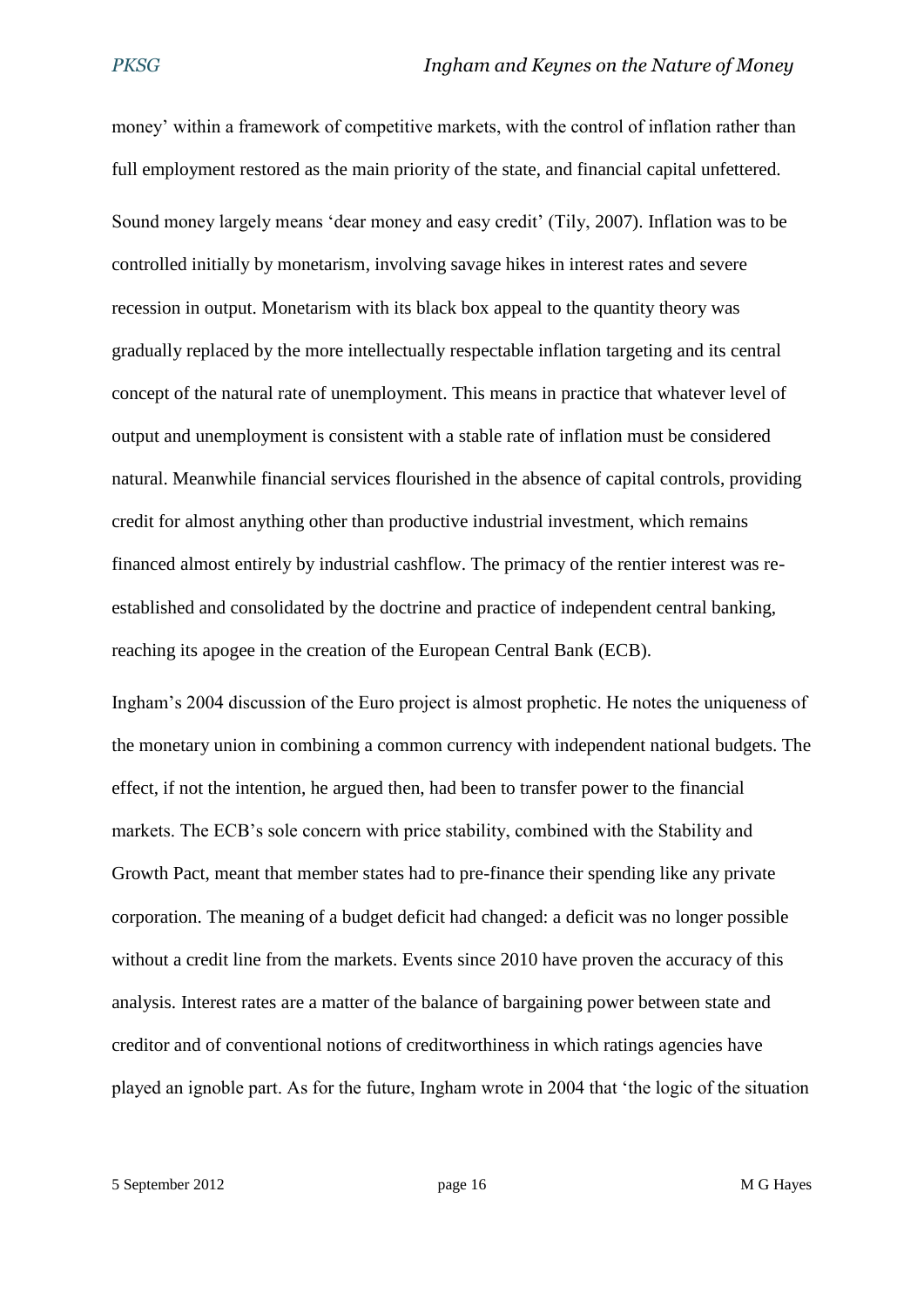suggests – but of course can never determine – that [the EU] regains the power by placing its money in the hands of a sovereign body' (2004, p. 196).

### **Conclusion**

Reflecting on Ingham's work creates in this author a sense of how impoverished economics has become (and I dare say sociology weakened, in a different way) as a result of the enforced separation of the two disciplines created, or at least represented, by the *Methodenstreit* and compounded by the 1980s counter-reformation in macroeconomics. Ingham's 2004 analysis of the Euro project reads with extraordinary prescience in 2012. It appears that mainstream academic macroeconomics has, by its elevation of technique over substance and confusion of abstraction with fiction, become incapable of providing useful policy analysis and, at worst, no more than a rhetorical weapon for libertarian ideologues. It should come as no surprise that the dominant influences on recent economic performance are essentially political and sociological in character: the Bretton Woods system and its demise, the acceptance and then renunciation by government of responsibility for full employment, the rise and fall of political trade unionism, the resurgence of monetarism followed by independent central banking combined with financial liberalisation, the subsequent bailout of the banking system and the new austerity. Yet mainstream macroeconomists continue to build models in which governments simply waste resources, trade unions create unemployment and banks do not figure at all, based upon the fiction of the neutrality of money within a real-exchange framework.

Ingham, like Keynes, is a stickler for insisting that the logical foundations of an argument must be secure. In Keynes's case, the mistaken premise that real output can be measured by a single number leads to the metaphysical idea of the real wage as a causal variable, a price that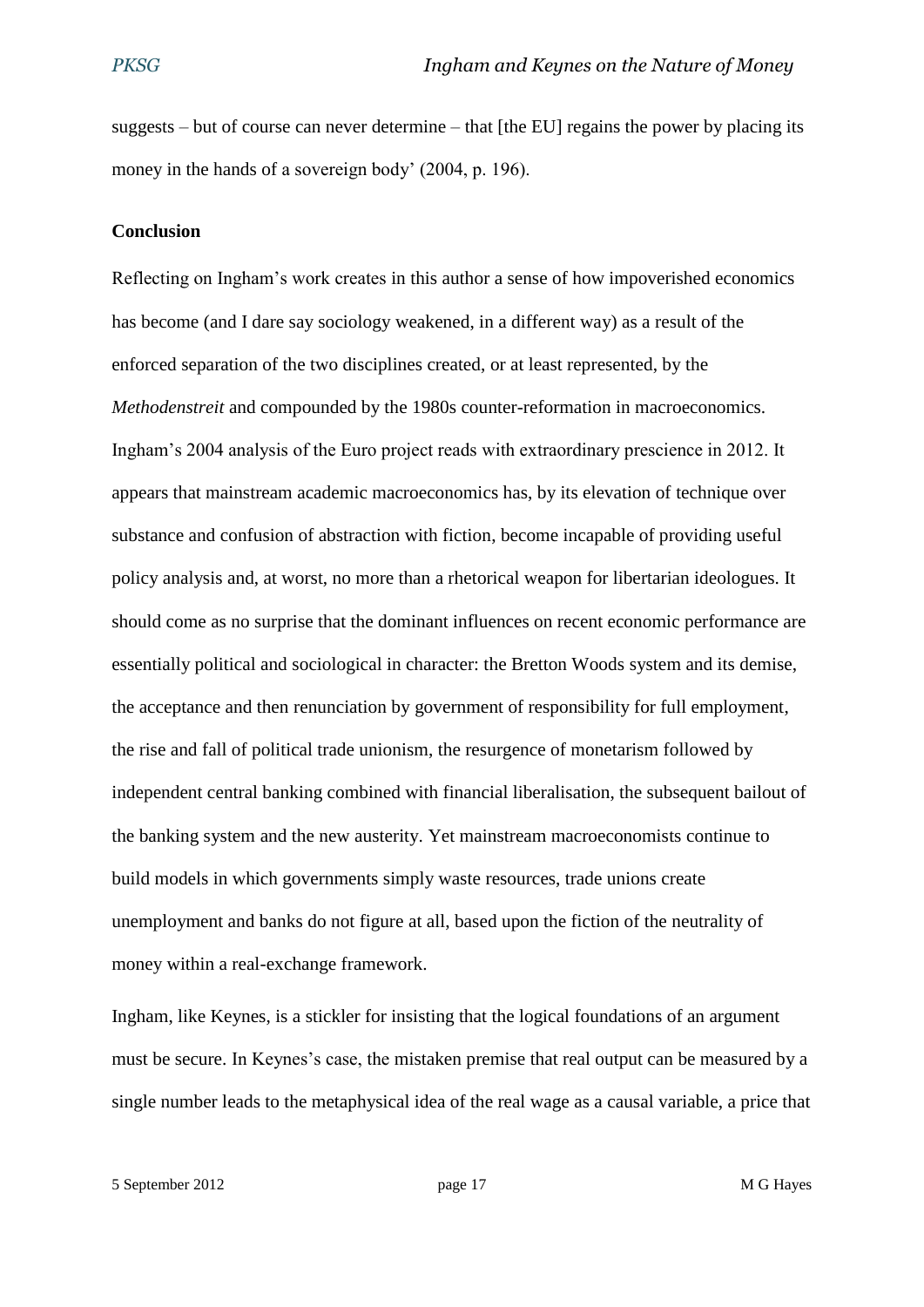clears the market for labour as a whole. Keynes insists that, in a monetary economy with a division of labour, wages are always and necessarily a matter of contract for money value, and the real wage (which one, indeed?) is simply the resultant of the money wage and an arbitrary index of product prices. The conflation of money and real wages represents a fundamental flaw in reasoning, a failure to grasp macroeconomic thinking and a breach of the scientific method of constructing theory using only variables that have (potentially) observable empirical counterparts.

In Ingham's case, he insists that the conventional tale of money evolving from a convenient means of exchange is a just-so story that obscures the role of the state and lacks historical support. The distinction between means of payment and means of exchange may seem trivial or pedantic to the superficial observer, like that between money and real wages, yet it has farreaching consequences. The commodity theory of money distorts the interpretation of the historical record and provides a misleading basis for economic policy. The neglect of the true nature of money has serious consequences in the ill-founded policy of financial liberalisation that has led to precisely the type of financial crises predicted by Ingham as long ago as 2004. There is more to sociology than economics and the influences upon Ingham's work include Weber, Knapp and Simmel as well as Keynes and more recent post-Keynesian economists such as Wray and Smithin. Nevertheless, as outlined above, the text of *The General Theory* itself identifies clearly where the interface between economics and sociology on this topic should lie and the high degree of consistency between the work of Keynes and Ingham. Unlike mainstream economists, Keynes was willing to admit the limits of economics and accept that the rate of interest could not be reduced to an apolitical, technical matter. It is true that *The General Theory* lacks the rich detail of Ingham's examination of the forces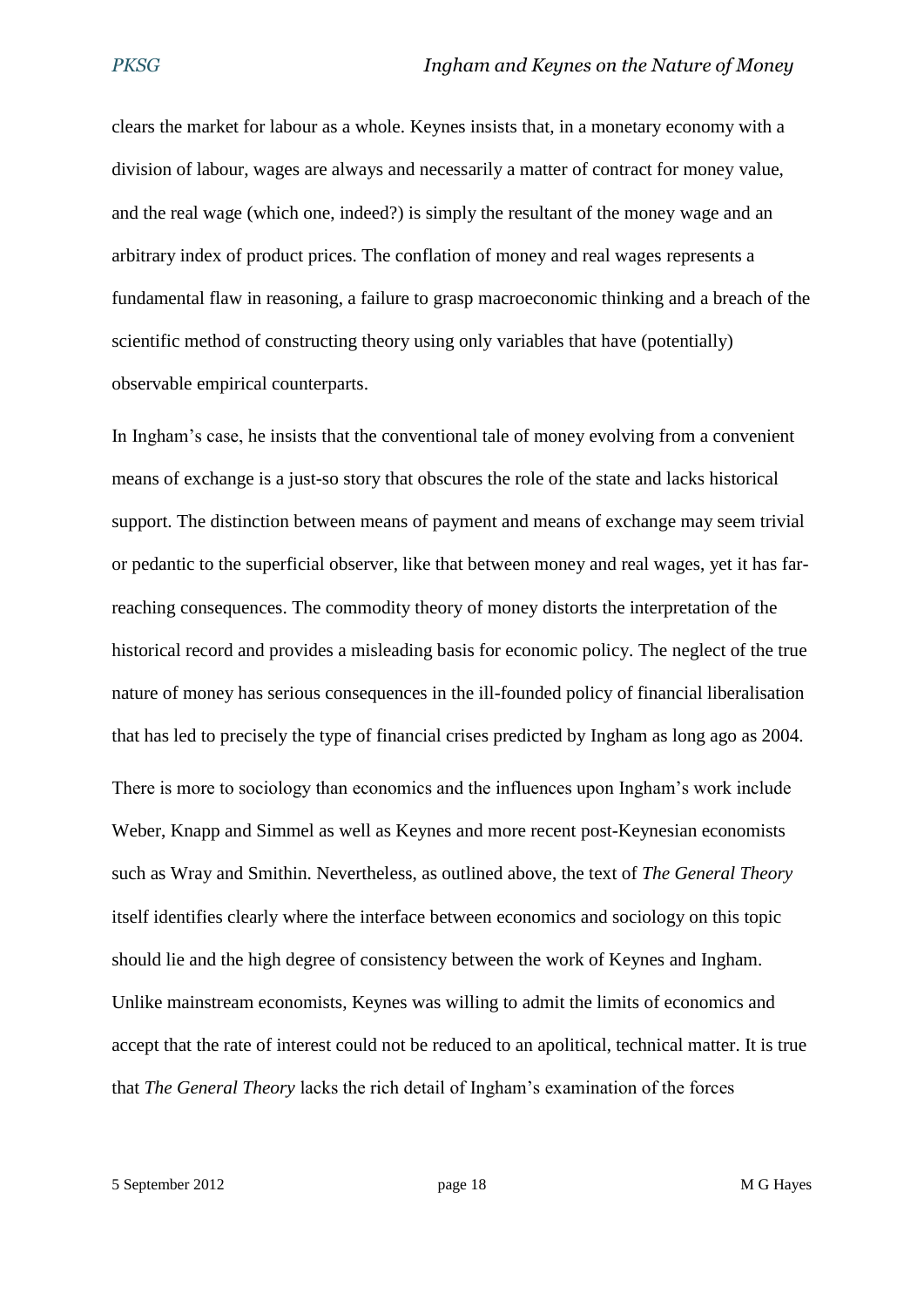governing the production and value of money, such as the fiscal power of the state and the active role of the banking system as an entrepreneurial force in capitalism, highlighted by Schumpeter. Keynes's task is the narrower one of identifying the technical flaws in realexchange economics and the true nature of those relationships between the quantitative, measurable variables of employment, income, interest, money and prices that are amenable to a mathematical treatment. Even his analysis is contingent upon the social institutions of early 20<sup>th</sup> century capitalism and it would be as much a mistake for post-Keynesian economists to over-generalise *The General Theory* as it is for mainstream economists to claim their models have universal application across time and culture.

Thus Ingham joins Keynes among the ranks of deep thinkers who delve down to the very roots of social science and insist that, without sound intellectual foundations, public policy will continue to be driven simply by the balance of power between rival interests. Or worse, theory itself is suborned and becomes merely a rhetorical tool in the political struggle.

## **References**

Hansen, A. H. (1953) *A Guide to Keynes*, New York: McGraw-Hill.

Hicks, J. R. (1939) *Value and Capital*, Oxford: Clarendon Press.

Ingham, G. K. (2004) *The Nature of Money*, Cambridge: Polity Press.

Kaldor, N. (1939), 'Speculation and economic stability', *Review of Economic Studies*, 7, 1– 27.

Keynes, J. M. (1930) *A Treatise on Money*, London: Macmillan, in D. E. Moggridge (ed.), *The Collected Writings of John Maynard Keynes*, vols. V and VI, 1971.